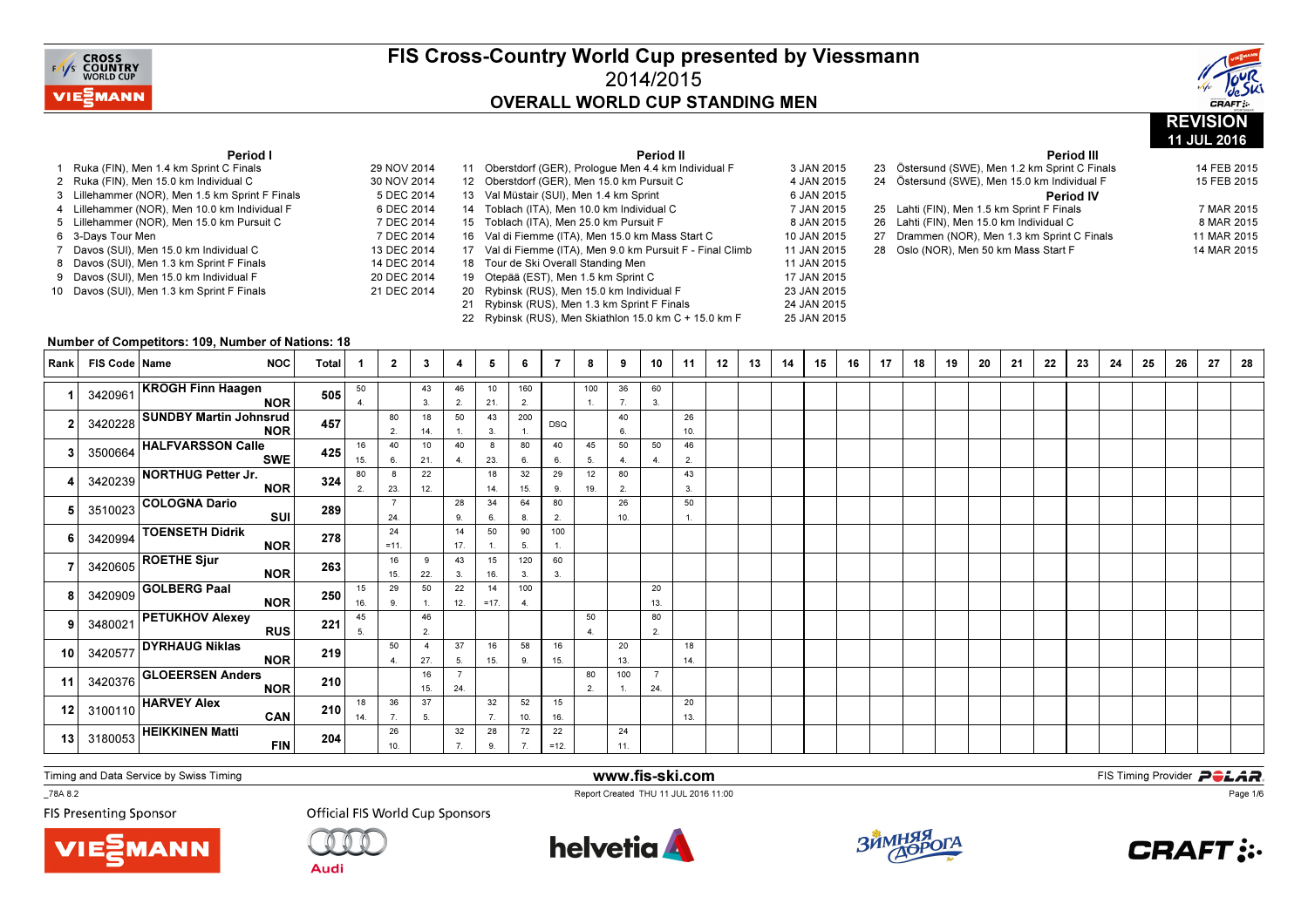



 11 JUL 201628 Rank | FIS Code | Name NOC | Total | 1 │ 2 │ 3 │ 4 │ 5 │ 6 │ 7 │ 8 │ 9 │ 10 │ 11 │ 12 │ 13 │ 14 │ 15 │ 16 │ 17 │ 18 │ 19 9 | 20 | 21 | 22 | 23 | 24 | 25 | 26 | 27 | 28 1001.28 9.60 3.14 17. 143420365 BRANDSDAL Eirik NOR <sup>202</sup> 12 19.12 19.30 8.7 24.40 13.18 14.29 9.34 $6.$ **15** 3481161 ---------  $\frac{1}{2}$  Rus 182 182 19 1 8 24 13 14 9 1  $15$  348116 BELOV Evgeniy<br>RUS <sup>182</sup> 11 20.24 11. $\frac{1}{34}$ 37 5.44 12. $\frac{1}{28}$ 50 4. $\frac{1}{36}$ 427. 27.<sup>16</sup> $\begin{array}{|c|c|c|}\n\hline\n\text{3500015} & \text{RICHARDSSON Daniel} \\
\hline\n\end{array}$ SWE <sup>170</sup> 6.3 28. 17. 7.60 3.4 27. 173420009 JESPERSEN Chris Andre <sup>165</sup> 36 7.24 11.100 $\overline{1}$ . 18 3290326  $\left| \begin{array}{cc} 1.18 & 3.18 & 3.18 \\ 0.18 & 0.18 \\ 0.18 & 0.18 \\ 0.18 & 0.18 \\ 0.18 & 0.18 \\ 0.18 & 0.18 \\ 0.18 & 0.18 \\ 0.18 & 0.18 \\ 0.18 & 0.18 \\ 0.18 & 0.18 \\ 0.18 & 0.18 \\ 0.18 & 0.18 \\ 0.18 & 0.18 \\ 0.18 & 0.18 \\ 0.18 & 0.18 \\ 0.18 & 0.18 \\$ 18 3290326 PELLEGRINO Federico <sup>160</sup> 24 =11.6 25.15 16.24 11.36 14.32 8.1516. 16.<sup>19</sup>19 3480013 VYLEGZHANIN Maxim <sup>152</sup> 14 17.3 28.46 2.48 11.9 22.8 23. $\overline{12}$ 19. 19.<sup>20</sup>20 3670007 POLTORANIN Alexey <sup>140</sup> 60 3.14 17.45 5. 21 <sup>3421698</sup> FOSSLI Sondre Turvoll NOR <sup>119</sup> 12 =19.12 19.24 19.22 $=12.$ 45 5. 22 <sup>1345875</sup>GAILLARD Jean Marc<br>FRA <sup>115</sup> 7 24.60 3. 3245 $5.$ 23 1344711  $\begin{vmatrix} 3 & -1 & 1 & 1 \\ 1 & -1 & 1 & 1 \\ 2 & 3 & 1 & 1 \end{vmatrix}$   $\begin{vmatrix} 1 & 1 & 1 \\ 2 & 3 & 1 \\ 3 & 1 & 1 \end{vmatrix}$   $\begin{vmatrix} 1 & 1 & 1 \\ 1 & 1 & 1 \\ 5 & 1 & 1 \end{vmatrix}$  $\begin{array}{|c|c|c|}\n\hline\n & 1344711 & \text{JAUHOJAERVI Sami}\n\hline\n\end{array}$  FIN <sup>112</sup> 8.40 4.30 16.10 21. 243420199 OESTENSEN Simen Haakon <sup>112</sup> 100 1.625 25.<sup>25</sup>**25** 3180535 NISKANEN livo FIN <sup>106</sup> 32 8.40 6. $\overline{9}$  $22.$ 26 3420798  $\sim$  CONTROL DURE 81  $\frac{1}{8}$  | | | |  $\frac{1}{8}$  | | |  $\frac{1}{22}$ 26 3420798 NORTHUG Tomas NOR <sup>81</sup> 20 13.6 25.22 12.26 18.7 24. $\frac{1}{13}$  273290379 DE FABIANI Francesco  $\mathsf{A}$  81 1 30.13 18.1 30.26 10. 18.22 $12.$ 12.<sup>28</sup>28 3150069 **JAKS Martin** CZE <sup>76</sup> 30 8.32 8.1219. 19.<sup>29</sup>29 3190255 GROS Baptiste  $\overline{A}$  74 24 11. $\frac{1}{40}$ 18 14.32 $8.$ 30 3480280  $\sim$  3.360280  $\sim$  3.360  $\sim$  3.360  $\sim$  3.360  $\sim$  3.360  $\sim$  3.360  $\sim$  3.360  $\sim$  3.360  $\sim$  3.360  $\sim$  3.360  $\sim$  3.360  $\sim$  3.360  $\sim$  3.360  $\sim$  3.360  $\sim$  3.360  $\sim$  3.360  $\sim$  3.360  $\sim$  3.360  $\sim$  3.36 30 3480280 MORILOV Nikolay<br>RUS <sup>74</sup> 6.32 $7<sub>1</sub>$ 31 3481539  $\frac{3481539}{17}$  RUS 72 6 31 3481539 USTIUGOV Sergey<br>RUS s  $\overline{\phantom{a}72}$ 13 18.15 16.40 6.1 $30.$ 30.<sup>32</sup> $\begin{array}{|l|l|}\n\hline\n\text{3500259} & \text{JOENSSON Emil} \\
\hline\n\end{array}$  <sup>69</sup> 10 21.7 24.11 20.16 23.24 $11.$ 11.<sup>33</sup>33 3180054 NOUSIAINEN Ville FIN <sup>68</sup>

Timing and Data Service by Swiss Timing

**VIE***MANN* 

\_78A 8.2

**FIS Presenting Sponsor** 

**Official FIS World Cup Sponsors** 

Audi



www.fis-ski.com

Report Created THU 11 JUL 2016 11:00



**m**<br>FIS Timing Provider<br>Is 11:00



Page 2/6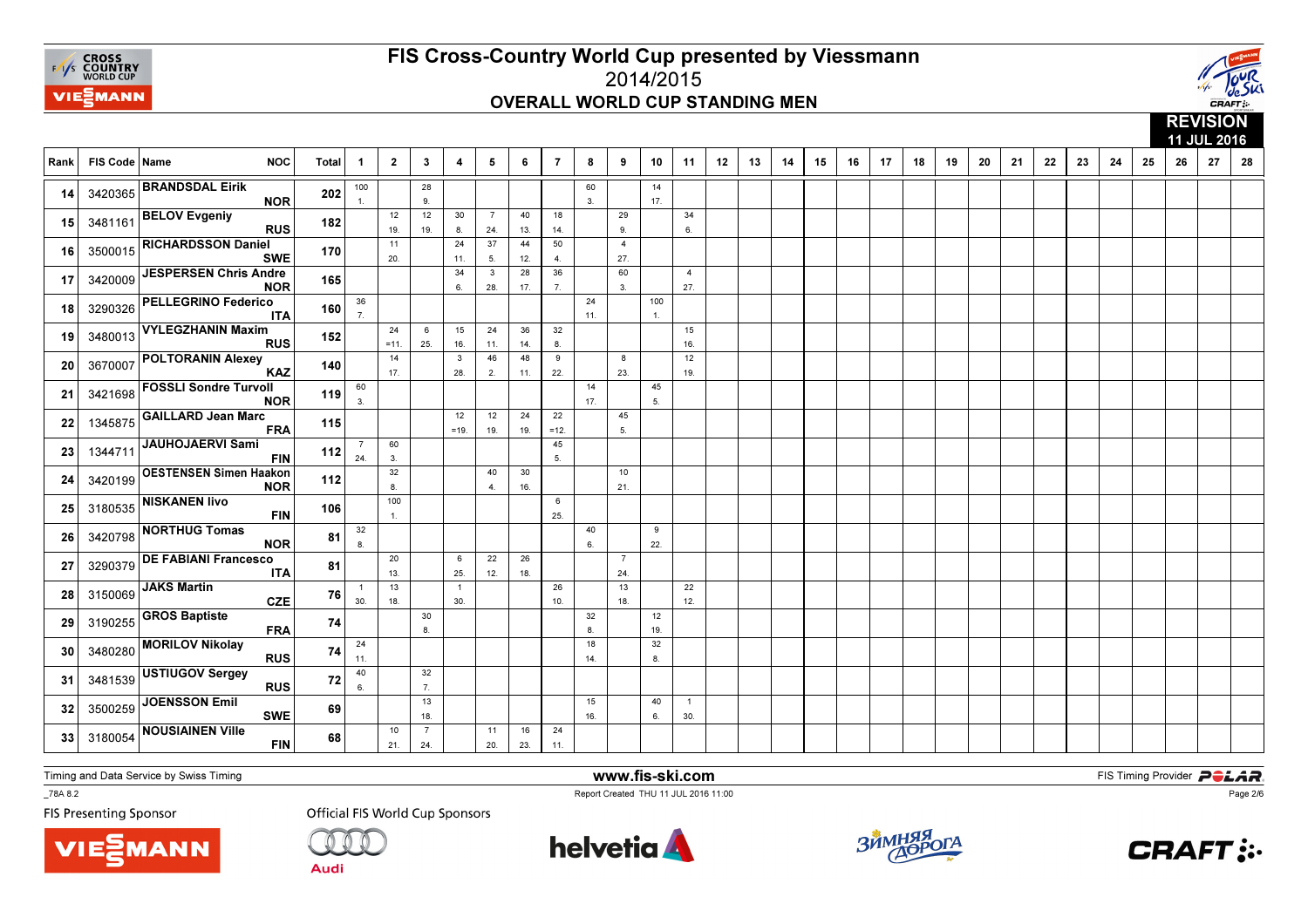



|      |                 |                                             |              |                       |                        |                        |              |                        |                       |                       |           |                       |                        |                       |    |    |    |    |    |    |    |    |    |    |    |    |    |    |    | 11 JUL 2016 |    |
|------|-----------------|---------------------------------------------|--------------|-----------------------|------------------------|------------------------|--------------|------------------------|-----------------------|-----------------------|-----------|-----------------------|------------------------|-----------------------|----|----|----|----|----|----|----|----|----|----|----|----|----|----|----|-------------|----|
| Rank | FIS Code   Name | <b>NOC</b>                                  | <b>Total</b> | $\overline{1}$        | $\overline{2}$         | $\mathbf{3}$           | 4            | 5                      | 6                     | $\overline{7}$        | 8         | 9                     | 10                     | 11                    | 12 | 13 | 14 | 15 | 16 | 17 | 18 | 19 | 20 | 21 | 22 | 23 | 24 | 25 | 26 | 27          | 28 |
| 34   |                 | 3500139 HELLNER Marcus<br><b>SWE</b>        | 62           |                       | $\overline{4}$<br>27.  |                        |              |                        |                       | $\mathbf{3}$<br>28.   |           | 18<br>14.             |                        | 37<br>5.              |    |    |    |    |    |    |    |    |    |    |    |    |    |    |    |             |    |
| 35   | 3190111         | <b>MANIFICAT Maurice</b><br><b>FRA</b>      | 60           |                       |                        |                        |              |                        |                       |                       |           | 32<br>8               |                        | 28<br>9.              |    |    |    |    |    |    |    |    |    |    |    |    |    |    |    |             |    |
| 36   | 3481132         | <b>LARKOV Andrey</b><br><b>RUS</b>          | 58           |                       |                        | 26<br>10.              |              |                        |                       |                       |           |                       |                        | 32<br>7.              |    |    |    |    |    |    |    |    |    |    |    |    |    |    |    |             |    |
| 37   | 3480695         | <b>BESSMERTNYKH Alexander</b><br><b>RUS</b> | 56           |                       | 45<br>5.               |                        |              |                        |                       | 11<br>20.             |           |                       |                        |                       |    |    |    |    |    |    |    |    |    |    |    |    |    |    |    |             |    |
| 38   | 3421320         | <b>IVERSEN Emil</b><br><b>NOR</b>           | 56           |                       |                        | 34<br>6.               |              | 14<br>$=17$            | 8<br>27.              |                       |           |                       |                        |                       |    |    |    |    |    |    |    |    |    |    |    |    |    |    |    |             |    |
| 39   | 3180221         | JYLHAE Martti<br><b>FIN</b>                 | 56           | $\overline{4}$<br>27. |                        | 11<br>20.              |              |                        |                       |                       | 36<br>7.  |                       | $5\overline{5}$<br>26. |                       |    |    |    |    |    |    |    |    |    |    |    |    |    |    |    |             |    |
| 40   | 3180436         | <b>MIKKONEN Juho</b><br><b>FIN</b>          | 51           | 11<br>20.             |                        | 40<br>$\overline{4}$ . |              |                        |                       |                       |           |                       |                        |                       |    |    |    |    |    |    |    |    |    |    |    |    |    |    |    |             |    |
| 41   | 3480436         | <b>KRIUKOV Nikita</b><br><b>RUS</b>         | 51           | 22<br>12.             |                        |                        |              |                        |                       |                       |           |                       | 29<br>9.               |                       |    |    |    |    |    |    |    |    |    |    |    |    |    |    |    |             |    |
| 42   | 3500153         | <b>JOHANSSON Martin</b><br><b>SWE</b>       | 51           |                       | $5\overline{5}$<br>26. |                        | 18<br>14.    |                        | 22<br>20.             |                       |           | 6<br>25.              |                        |                       |    |    |    |    |    |    |    |    |    |    |    |    |    |    |    |             |    |
| 43   | 3420077         | <b>HATTESTAD Ola Vigen</b><br><b>NOR</b>    | 50           | 9<br>22.              |                        | 15<br>16.              |              |                        |                       |                       | 26<br>10. |                       |                        |                       |    |    |    |    |    |    |    |    |    |    |    |    |    |    |    |             |    |
| 44   | 1362656         | <b>LIVERS Toni</b><br>SUI                   | 49           |                       |                        |                        | 26<br>10.    |                        |                       | $\overline{7}$<br>24. |           | 9<br>22.              |                        | $\overline{7}$<br>24. |    |    |    |    |    |    |    |    |    |    |    |    |    |    |    |             |    |
| 45   | 3050159         | <b>TRITSCHER Bernhard</b><br><b>AUT</b>     | 48           |                       |                        | 20<br>13.              | 12<br>$=19.$ |                        |                       |                       |           | 16<br>15.             |                        |                       |    |    |    |    |    |    |    |    |    |    |    |    |    |    |    |             |    |
| 46   | 3420036         | <b>ROENNING Eldar</b><br><b>NOR</b>         | 47           |                       |                        |                        |              | $5\overline{5}$<br>26. | 12<br>25.             | 14<br>17.             |           |                       |                        | 16<br>15.             |    |    |    |    |    |    |    |    |    |    |    |    |    |    |    |             |    |
| 47   | 3480314         | <b>CHERNOUSOV Ilia</b><br><b>RUS</b>        | 46           |                       |                        |                        |              | $\overline{4}$<br>27.  | $\overline{2}$<br>30. |                       |           |                       |                        | 40<br>$\overline{4}$  |    |    |    |    |    |    |    |    |    |    |    |    |    |    |    |             |    |
| 48   | 3480317         | <b>TURYSHEV Sergey</b><br><b>RUS</b>        | 46           |                       | 6<br>25.               |                        | 10<br>21.    |                        | 18<br>22.             |                       |           | $\overline{2}$<br>29. |                        | 10<br>21.             |    |    |    |    |    |    |    |    |    |    |    |    |    |    |    |             |    |
| 49   | 3510342         | <b>BAUMANN Jonas</b><br>SUI                 | 44           |                       |                        |                        |              |                        |                       |                       |           | 14<br>17.             |                        | 30<br>8.              |    |    |    |    |    |    |    |    |    |    |    |    |    |    |    |             |    |
| 50   | 3510207         | KINDSCHI Joeri<br>SUI                       | 44           |                       |                        |                        |              |                        |                       |                       | 22<br>12. |                       | 22<br>12.              |                       |    |    |    |    |    |    |    |    |    |    |    |    |    |    |    |             |    |
| 51   | 1217350         | <b>BAUER Lukas</b><br><b>CZE</b>            | 41           |                       |                        |                        | 5<br>26.     | $\overline{1}$<br>30.  |                       | 13<br>18.             |           | 22<br>12.             |                        |                       |    |    |    |    |    |    |    |    |    |    |    |    |    |    |    |             |    |
| 52   | 3180301         | <b>LEHTONEN Lari</b><br><b>FIN</b>          | 40           |                       |                        |                        |              | 30<br>8.               | 10<br>26.             |                       |           |                       |                        |                       |    |    |    |    |    |    |    |    |    |    |    |    |    |    |    |             |    |
| 53   | 3190029         | <b>DUVILLARD Robin</b><br><b>FRA</b>        | 39           |                       |                        |                        |              |                        |                       |                       |           | 15<br>16.             |                        | 24<br>11.             |    |    |    |    |    |    |    |    |    |    |    |    |    |    |    |             |    |

Timing and Data Service by Swiss Timing

MANN

\_78A 8.2

**FIS Presenting Sponsor** 

**Official FIS World Cup Sponsors** 

**Audi** 



www.fis-ski.com

Report Created THU 11 JUL 2016 11:00



**m**<br>FIS Timing Provider<br>Is 11:00



Page 3/6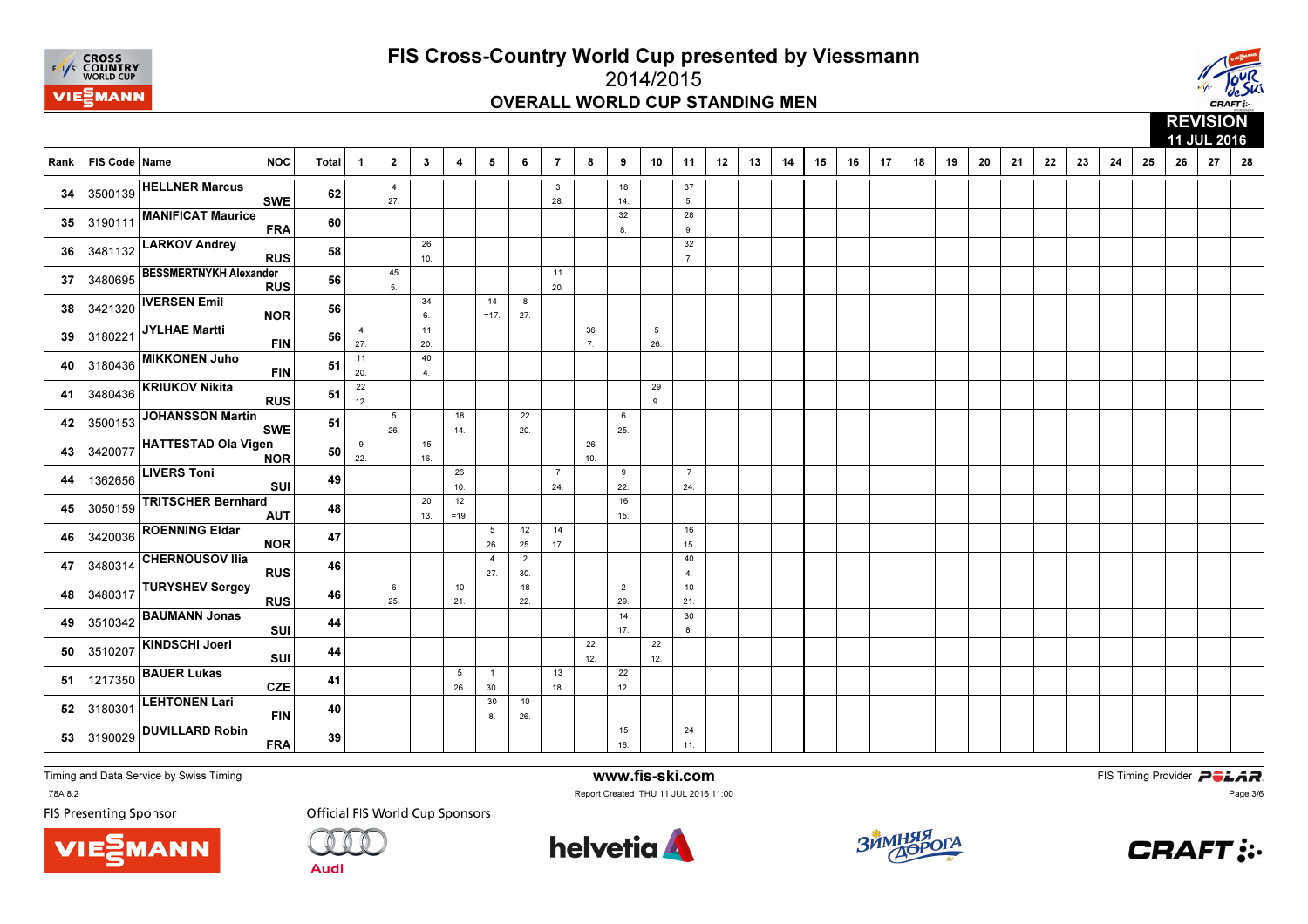



|      |               |                                              |              |                |                       |                       |                       |                       |           |                |                       |                        |                                |           |    |    |    |    |    |    |    |    |    |    |    |    |    |    |    | 11 JUL 2016 |    |
|------|---------------|----------------------------------------------|--------------|----------------|-----------------------|-----------------------|-----------------------|-----------------------|-----------|----------------|-----------------------|------------------------|--------------------------------|-----------|----|----|----|----|----|----|----|----|----|----|----|----|----|----|----|-------------|----|
| Rank | FIS Code Name | <b>NOC</b>                                   | <b>Total</b> | $\overline{1}$ | $\overline{2}$        | $\mathbf{3}$          | 4                     | 5                     | - 6       | $\overline{7}$ | 8                     | 9                      | 10                             | 11        | 12 | 13 | 14 | 15 | 16 | 17 | 18 | 19 | 20 | 21 | 22 | 23 | 24 | 25 | 26 | 27          | 28 |
| 54   |               | 3500141 NELSON Lars<br><b>SWE</b>            | 37           |                | 15<br>16.             |                       | $\overline{2}$<br>29. |                       |           | 8<br>23.       |                       | 12<br>19.              |                                |           |    |    |    |    |    |    |    |    |    |    |    |    |    |    |    |             |    |
| 55   |               | 3421779 KRUEGER Simen Hegstad<br><b>NOR</b>  | 37           |                |                       |                       | 8<br>23.              | 9<br>22.              | 20<br>21. |                |                       |                        |                                |           |    |    |    |    |    |    |    |    |    |    |    |    |    |    |    |             |    |
| 56   | 3421754       | <b>TAUGBOEL Haavard Solaas</b><br><b>NOR</b> | 36           |                |                       |                       |                       |                       |           |                |                       |                        | 36<br>7.                       |           |    |    |    |    |    |    |    |    |    |    |    |    |    |    |    |             |    |
| 57   | 3430103       | <b>STAREGA Maciej</b><br>POL                 | 36           |                |                       | $\overline{1}$<br>30. |                       |                       |           |                | 29<br>9.              |                        | 6<br>25.                       |           |    |    |    |    |    |    |    |    |    |    |    |    |    |    |    |             |    |
| 58   | 3420672       | <b>SVEEN Simen Andreas</b><br><b>NOR</b>     | 36           |                |                       |                       |                       | 20<br>13.             |           |                |                       | $5\phantom{.0}$<br>26. |                                | 11<br>20. |    |    |    |    |    |    |    |    |    |    |    |    |    |    |    |             |    |
| 59   | 3180114       | <b>STRANDVALL Matias</b><br><b>FIN</b>       | 34           | 20<br>13.      |                       | 14<br>17.             |                       |                       |           |                |                       |                        |                                |           |    |    |    |    |    |    |    |    |    |    |    |    |    |    |    |             |    |
| 60   | 3100097       | <b>VALJAS Len</b><br>CAN                     | 33           |                |                       |                       |                       |                       |           |                | 20<br>13.             |                        | 13<br>18.                      |           |    |    |    |    |    |    |    |    |    |    |    |    |    |    |    |             |    |
| 61   |               | 3100190 BABIKOV Ivan<br>CAN                  | 32           |                |                       |                       |                       | 26<br>10.             | 6<br>28.  |                |                       |                        |                                |           |    |    |    |    |    |    |    |    |    |    |    |    |    |    |    |             |    |
| 62   |               | 3481163 RETIVYKH Gleb<br><b>RUS</b>          | 32           |                |                       |                       |                       |                       |           |                | 8<br>23.              |                        | 24<br>11.                      |           |    |    |    |    |    |    |    |    |    |    |    |    |    |    |    |             |    |
| 63   | 3420573       | <b>BAKKEN Timo Andre</b><br><b>NOR</b>       | 29           | 29<br>9.       |                       |                       |                       |                       |           |                |                       |                        |                                |           |    |    |    |    |    |    |    |    |    |    |    |    |    |    |    |             |    |
| 64   | 3500330       | <b>PETERSON Teodor</b><br><b>SWE</b>         | 29           | 26<br>10.      |                       | $\mathbf{3}$<br>28.   |                       |                       |           |                |                       |                        |                                |           |    |    |    |    |    |    |    |    |    |    |    |    |    |    |    |             |    |
| 65   | 3150035       | <b>KOZISEK Dusan</b><br><b>CZE</b>           | 29           |                |                       |                       |                       |                       |           |                | $\mathbf{3}$<br>28.   |                        | 26<br>10.                      |           |    |    |    |    |    |    |    |    |    |    |    |    |    |    |    |             |    |
| 66   | 3220002       | <b>MUSGRAVE Andrew</b><br><b>GBR</b>         | 25           |                |                       | 5<br>26.              | 20<br>13.             |                       |           |                |                       |                        |                                |           |    |    |    |    |    |    |    |    |    |    |    |    |    |    |    |             |    |
| 67   | 3390003       | <b>KUMMEL Peeter</b><br><b>EST</b>           | 25           | 13<br>18.      |                       |                       |                       |                       |           |                | 9<br>22.              |                        | $\overline{\mathbf{3}}$<br>28. |           |    |    |    |    |    |    |    |    |    |    |    |    |    |    |    |             |    |
| 68   | 3190282       | JAY Renaud<br><b>FRA</b>                     | 24           |                |                       | 24<br>11.             |                       |                       |           |                |                       |                        |                                |           |    |    |    |    |    |    |    |    |    |    |    |    |    |    |    |             |    |
| 69   | 3480533       | <b>VOLZHENTSEV Stanislav</b><br><b>RUS</b>   | 23           |                |                       |                       |                       |                       |           | 10<br>21.      |                       |                        |                                | 13<br>18. |    |    |    |    |    |    |    |    |    |    |    |    |    |    |    |             |    |
| 70   | 3500409       | <b>EDIN Johan</b><br><b>SWE</b>              | 23           |                |                       |                       |                       |                       |           |                | 13<br>18.             |                        | 10<br>21.                      |           |    |    |    |    |    |    |    |    |    |    |    |    |    |    |    |             |    |
| 71   | 3100006       | <b>KERSHAW Devon</b><br>CAN                  | 20           |                | 18<br>14.             |                       |                       | $\overline{2}$<br>29. |           |                |                       |                        |                                |           |    |    |    |    |    |    |    |    |    |    |    |    |    |    |    |             |    |
| 72   | 3200210       | <b>EISENLAUER Sebastian</b><br><b>GER</b>    | 20           |                |                       |                       |                       |                       |           |                | $\overline{2}$<br>29. |                        | 18<br>14.                      |           |    |    |    |    |    |    |    |    |    |    |    |    |    |    |    |             |    |
| 73   | 3480016       | <b>LEGKOV Alexander</b><br><b>RUS</b>        | 20           |                | $\overline{1}$<br>30. |                       | 16<br>15.             |                       |           |                |                       | $\mathbf{3}$<br>28.    |                                |           |    |    |    |    |    |    |    |    |    |    |    |    |    |    |    |             |    |

Timing and Data Service by Swiss Timing

MANN

\_78A 8.2

**FIS Presenting Sponsor** 

**Official FIS World Cup Sponsors** 

**Audi** 



www.fis-ski.com

Report Created THU 11 JUL 2016 11:00



**m**<br>FIS Timing Provider<br>Is 11:00



Page 4/6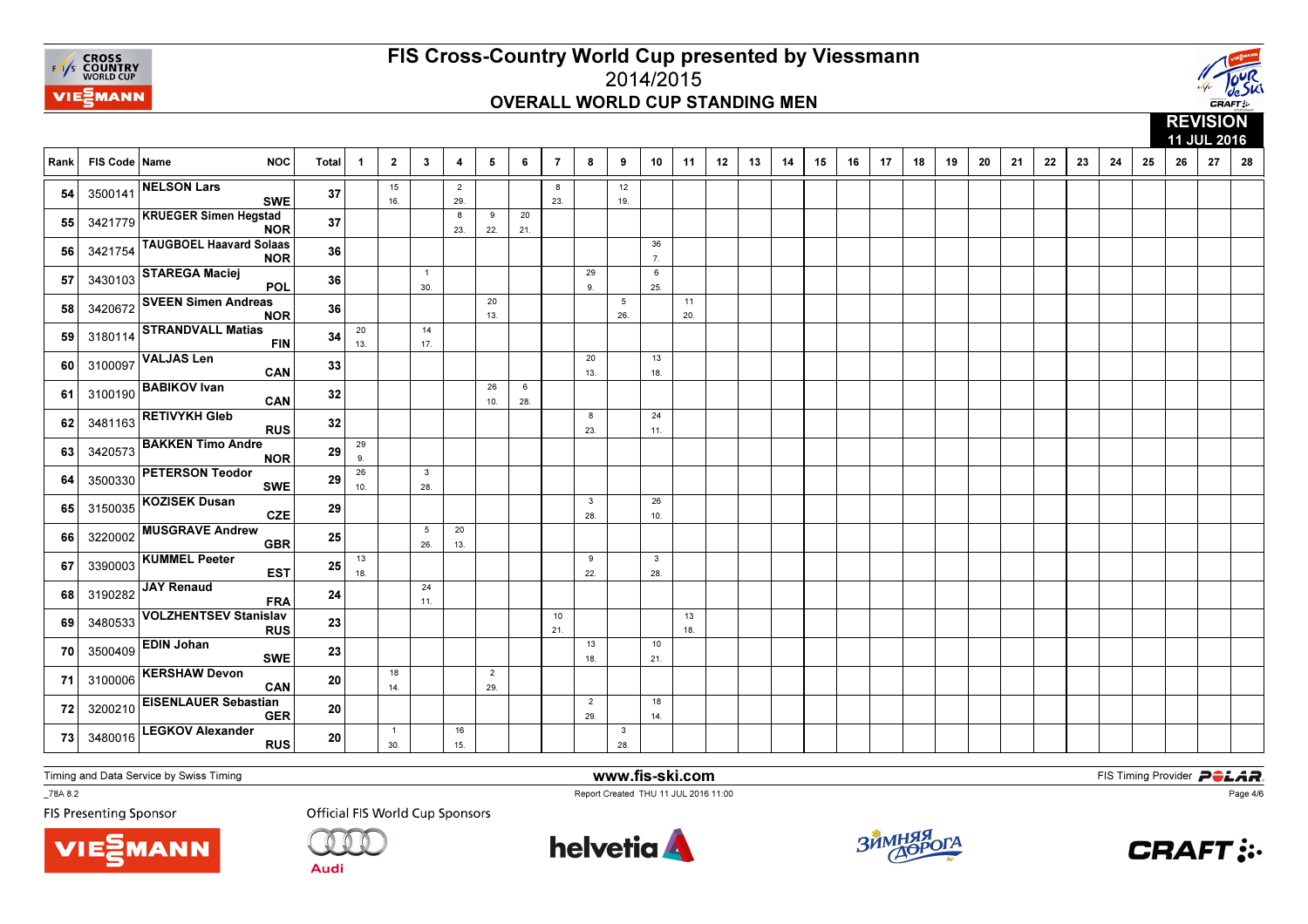



|      |               |                               |            |                |                        |                |                       |           |          |                       |                |                   |           |                       |                        |    |    |    |    |    |    |    |    |    |    |    |    |    |    |    | 11 JUL 2016 |    |
|------|---------------|-------------------------------|------------|----------------|------------------------|----------------|-----------------------|-----------|----------|-----------------------|----------------|-------------------|-----------|-----------------------|------------------------|----|----|----|----|----|----|----|----|----|----|----|----|----|----|----|-------------|----|
| Rank | FIS Code Name |                               | <b>NOC</b> | Total          | $\overline{1}$         | $\overline{2}$ | $\mathbf{3}$          | 4         | 5        | 6                     | $\overline{7}$ | 8                 | 9         | 10                    | 11                     | 12 | 13 | 14 | 15 | 16 | 17 | 18 | 19 | 20 | 21 | 22 | 23 | 24 | 25 | 26 | 27          | 28 |
| 74   |               | 1362947 PERL Curdin           | SUI        | 20             |                        |                |                       | 13<br>18. |          | $\overline{4}$<br>29. |                |                   |           |                       | 3<br>28.               |    |    |    |    |    |    |    |    |    |    |    |    |    |    |    |             |    |
| 75   | 3300190       | YOSHIDA Keishin               | <b>JPN</b> | 20             |                        |                |                       |           | 6<br>25. | 14<br>24.             |                |                   |           |                       |                        |    |    |    |    |    |    |    |    |    |    |    |    |    |    |    |             |    |
| 76   | 3530005       | <b>NEWELL Andrew</b>          | <b>USA</b> | 19             | $\mathbf{3}$<br>28.    |                |                       |           |          |                       |                | 16<br>15.         |           |                       |                        |    |    |    |    |    |    |    |    |    |    |    |    |    |    |    |             |    |
| 77   | 3180250       | <b>PENTSINEN Anssi</b>        | <b>FIN</b> | 19             | 14<br>17.              |                |                       |           |          |                       |                | $\sqrt{5}$<br>26. |           |                       |                        |    |    |    |    |    |    |    |    |    |    |    |    |    |    |    |             |    |
| 78   | 3480982       | <b>SKOBELEV Vladislav</b>     | <b>RUS</b> | 18             |                        |                |                       |           |          |                       | 12<br>19.      |                   |           |                       | 6<br>25.               |    |    |    |    |    |    |    |    |    |    |    |    |    |    |    |             |    |
| 79   | 3530120       | <b>HAMILTON Simeon</b>        | <b>USA</b> | 18             | $5\phantom{.0}$<br>26. |                |                       |           |          |                       |                |                   |           | 8<br>23.              | $5\phantom{.0}$<br>26. |    |    |    |    |    |    |    |    |    |    |    |    |    |    |    |             |    |
| 80   | 3290016       | <b>CLARA Roland</b>           | <b>ITA</b> | 17             |                        |                |                       | 9<br>22.  |          |                       |                |                   |           |                       | 8<br>23.               |    |    |    |    |    |    |    |    |    |    |    |    |    |    |    |             |    |
| 81   | 3500625       | <b>NORDSTROEM Gustav</b>      | <b>SWE</b> | 16             |                        |                |                       |           |          |                       |                |                   |           | 16<br>15.             |                        |    |    |    |    |    |    |    |    |    |    |    |    |    |    |    |             |    |
| 82   | 3480503       | <b>GAFAROV Anton</b>          | <b>RUS</b> | 15             |                        |                |                       |           |          |                       |                |                   |           | 15<br>16.             |                        |    |    |    |    |    |    |    |    |    |    |    |    |    |    |    |             |    |
| 83   | 3200205       | <b>BOEGL Lucas</b>            | <b>GER</b> | 14             |                        |                |                       |           |          |                       |                |                   |           |                       | 14<br>17.              |    |    |    |    |    |    |    |    |    |    |    |    |    |    |    |             |    |
| 84   | 3421216       | <b>NYENG Emil</b>             | <b>NOR</b> | 12             | 12<br>19.              |                |                       |           |          |                       |                |                   |           |                       |                        |    |    |    |    |    |    |    |    |    |    |    |    |    |    |    |             |    |
| 85   | 3510451       | <b>SCHAAD Roman</b>           | SUI        | 12             |                        |                |                       |           |          |                       |                | 11<br>20.         |           | $\overline{1}$<br>30. |                        |    |    |    |    |    |    |    |    |    |    |    |    |    |    |    |             |    |
| 86   | 3190105       | <b>PERRILLAT BOITEUX Ivan</b> | <b>FRA</b> | 11             |                        |                |                       |           |          |                       |                |                   | 11<br>20. |                       |                        |    |    |    |    |    |    |    |    |    |    |    |    |    |    |    |             |    |
| 87   | 3220016       | <b>YOUNG Andrew</b>           | <b>GBR</b> | 11             |                        |                |                       |           |          |                       |                |                   |           | 11<br>20.             |                        |    |    |    |    |    |    |    |    |    |    |    |    |    |    |    |             |    |
| 88   | 3290007       | <b>HOFER David</b>            | <b>ITA</b> | 11             |                        |                | $\overline{2}$<br>29. |           |          |                       |                |                   |           |                       | 9<br>22.               |    |    |    |    |    |    |    |    |    |    |    |    |    |    |    |             |    |
| 89   | 3510351       | <b>FURGER Roman</b>           | SUI        | 10             |                        |                |                       |           |          |                       |                | 10<br>21.         |           |                       |                        |    |    |    |    |    |    |    |    |    |    |    |    |    |    |    |             |    |
| 90   | 3480739       | <b>PANZHINSKIY Alexander</b>  | <b>RUS</b> | 10             | 10<br>21.              |                |                       |           |          |                       |                |                   |           |                       |                        |    |    |    |    |    |    |    |    |    |    |    |    |    |    |    |             |    |
| 91   | 3290245       | <b>NOECKLER Dietmar</b>       | <b>ITA</b> | ا 9            |                        | 9<br>22.       |                       |           |          |                       |                |                   |           |                       |                        |    |    |    |    |    |    |    |    |    |    |    |    |    |    |    |             |    |
| 92   | 3190230       | <b>GOALABRE Paul</b>          | <b>FRA</b> | 8 <sup>1</sup> |                        |                | 8<br>23.              |           |          |                       |                |                   |           |                       |                        |    |    |    |    |    |    |    |    |    |    |    |    |    |    |    |             |    |
| 93   | 3180404       | <b>KETELAE Toni</b>           | <b>FIN</b> | 8              | 8<br>23.               |                |                       |           |          |                       |                |                   |           |                       |                        |    |    |    |    |    |    |    |    |    |    |    |    |    |    |    |             |    |

Timing and Data Service by Swiss Timing

MANN

\_78A 8.2

**FIS Presenting Sponsor** 

**Official FIS World Cup Sponsors** 

**Audi** 



www.fis-ski.com

Report Created THU 11 JUL 2016 11:00



**m**<br>FIS Timing Provider<br>Is 11:00



Page 5/6